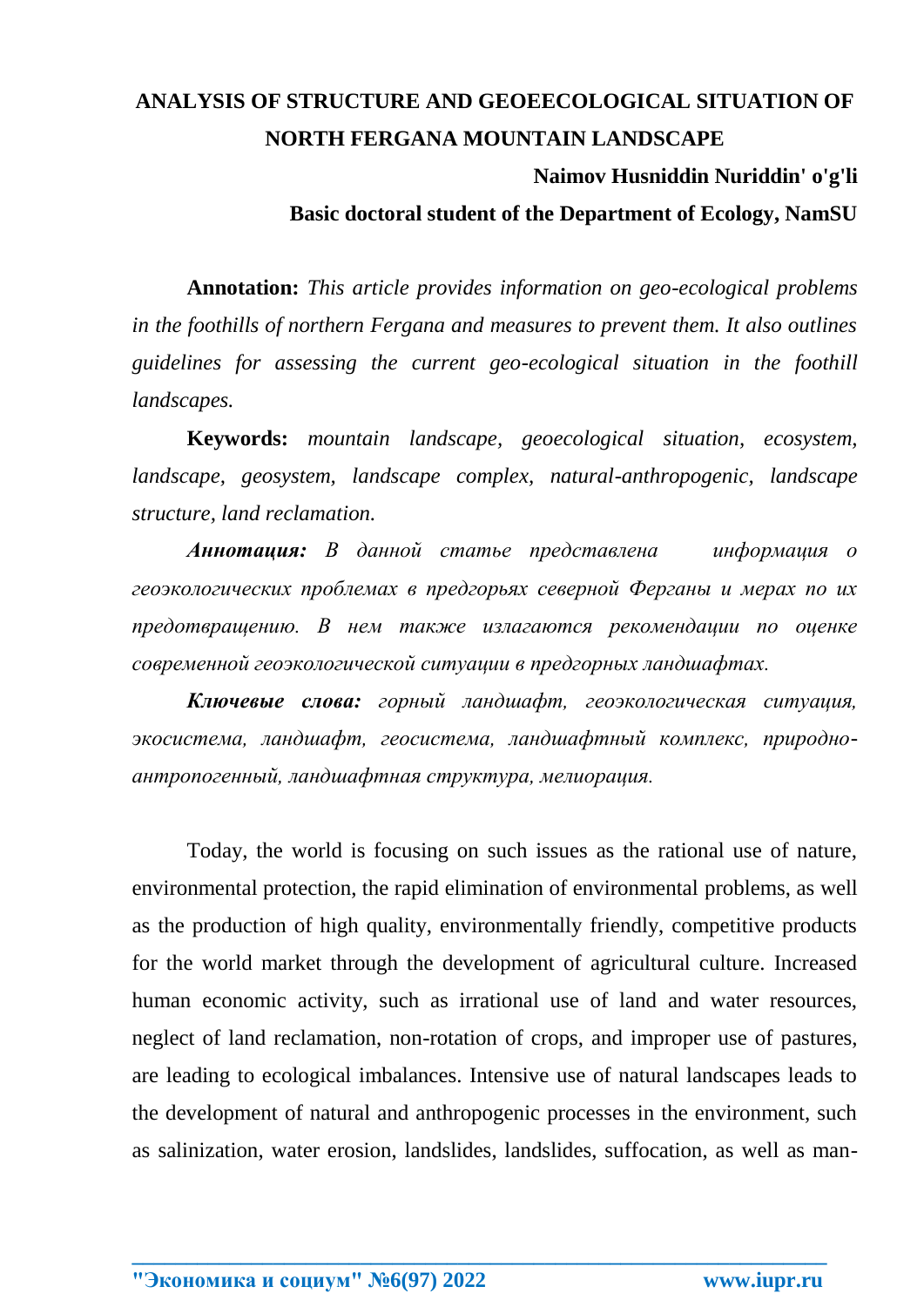made degradation, climate change, chemical pollution, soil and biotic factors degradation and other negative environmental processes. [4].

International organizations attach great importance to combating such unpleasant environmental problems in the world. One of the goals of the United Nations 2030 Agenda for Sustainable Development is to "protect and restore terrestrial ecosystems, use them wisely, manage forests wisely, combat desertification, stop land degradation and prevent biodiversity loss."

Uzbekistan is also implementing a number of reforms to protect the environment and the environment, land reclamation, not to exceed the permissible levels of harmful emissions into the environment, and significant results are being achieved. Also, the scientific concept of environmental protection in the "Concept of Environmental Protection" of the Republic of Uzbekistan for the period up to 2030, the Resolution No. 484 "On approval of the Strategy for Biodiversity Conservation in the Republic of Uzbekistan for 2019-2028" important tasks have been identified.

This article, entitled "The importance of studying the geo-ecological situation of the foothills of northern Fergana", is aimed at solving such pressing problems. In order to solve them, the study of mountain landscapes, the factors that create landscape and ecological problems and their elimination, the identification of changes in landscape and ecological conditions under anthropogenic influences are carried out. To do this, it is necessary to study and find solutions to the problems of optimizing the geo-ecological situation in the mountainous landscapes of North Fergana, to conduct mapping at various scales, to optimize the ecological optimization of mountain landscapes, to study their structure, to assess the development of various sectors of the economy. Scientific conclusions and developed measures should be recommended for the implementation of guidelines for the effective use of nature in the region on a scientific basis. [1].

The landscapes of the Namangan region, the generality and integrity of the landscape components, in accordance with the law, have broad or narrow taxonomic units (tract, facies, etc.), such as semi-desert, steppe, mountain and hill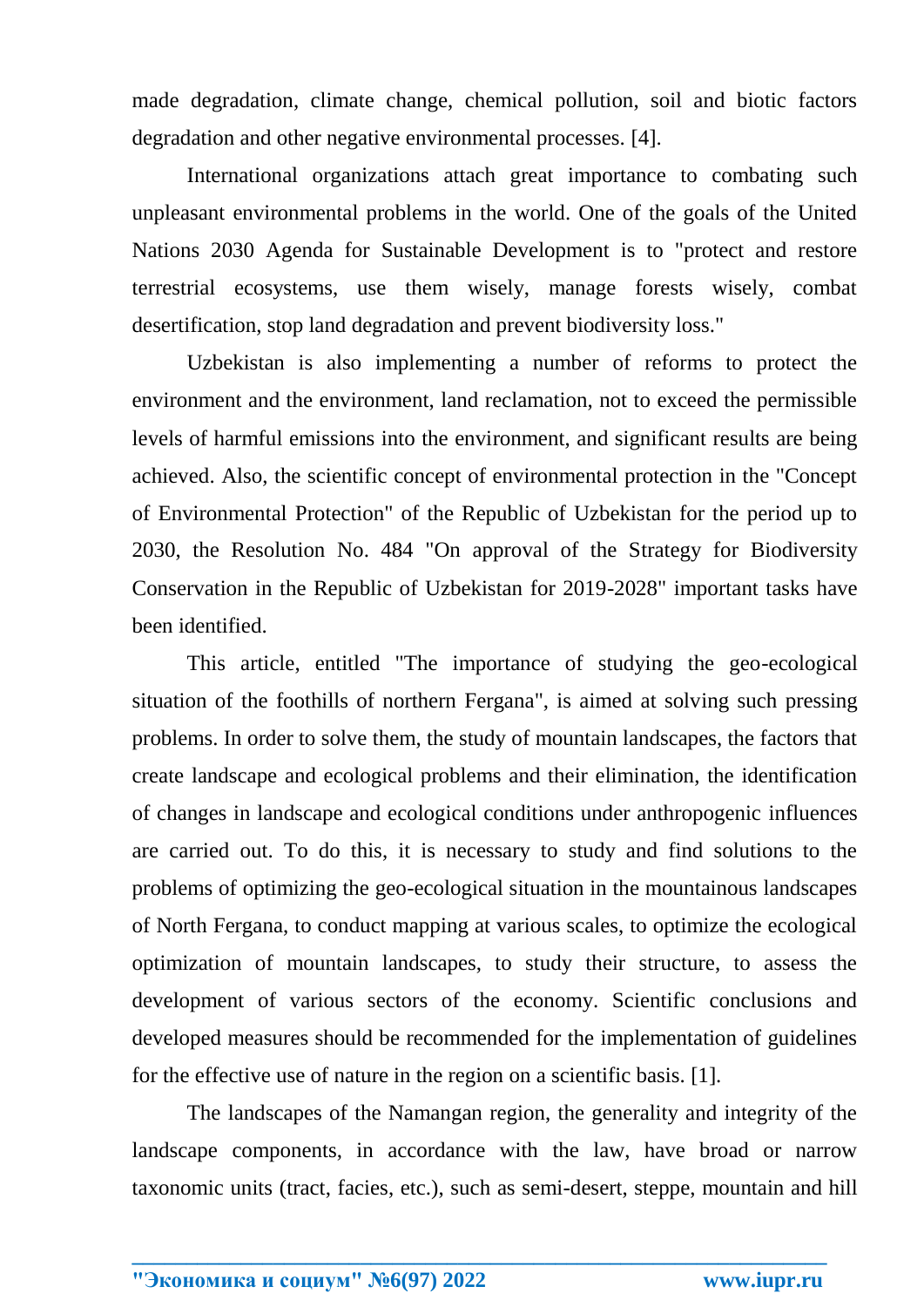landscapes. Landscape components are the habitats of all living things, and when we talk about protecting them, we mean, first of all, keeping its elements as clean as possible, preventing disturbances in its balance, preserving the natural beauty of nature. The First President of the Republic I.A. Karimov said: "The basis of the whole important issue of agricultural policy is the issue of land ownership. The land is the main wealth of our country. He eats, drinks, and creates the basic conditions for living. Therefore, the future of our country, the future of the people of Uzbekistan will largely depend on how land relations are organized." Therefore, while we use the components of the landscape (climate, soil, flora and fauna, rocks, air, agricultural areas, groundwater and surface water), we also have a scientific and practical approach to ways to restore them. necessary.

Landscape shell protection can be done in a variety of ways. The most important of them are: the creation of nature reserves and national parks for the preservation of typical places of nature, the transformation of some natural objects and public parks into custom-made, magnificent natural objects (waterfalls, caves, rocks, taking into account old trees, ravines, springs, etc.), recultivation of anthropogenic landscapes, etc.

Ecological optimization of mountain landscapes based on the principles and approaches of rational use of nature, study of structure, study of landscape complexes as a separate category of landscape sphere, determination of ameliorative status, geo-ecological zoning, optimization of existing geo-ecological conditions and ecological landscape of North Fergana mountain. based on the specificity of the area and the nature of the functional integrity.

In our country, a number of measures are being taken to assess the natural conditions, use the natural resource potential of the regions on a scientific basis in the field of ecology and environmental protection, improve land reclamation, combat their salinization and desertification.

In this regard, the study of the differentiation of the northern Fergana mountainous landscapes as a whole, the creation of geo-ecological maps of mountainous landscapes and the laws of transformation, the assessment of the geo-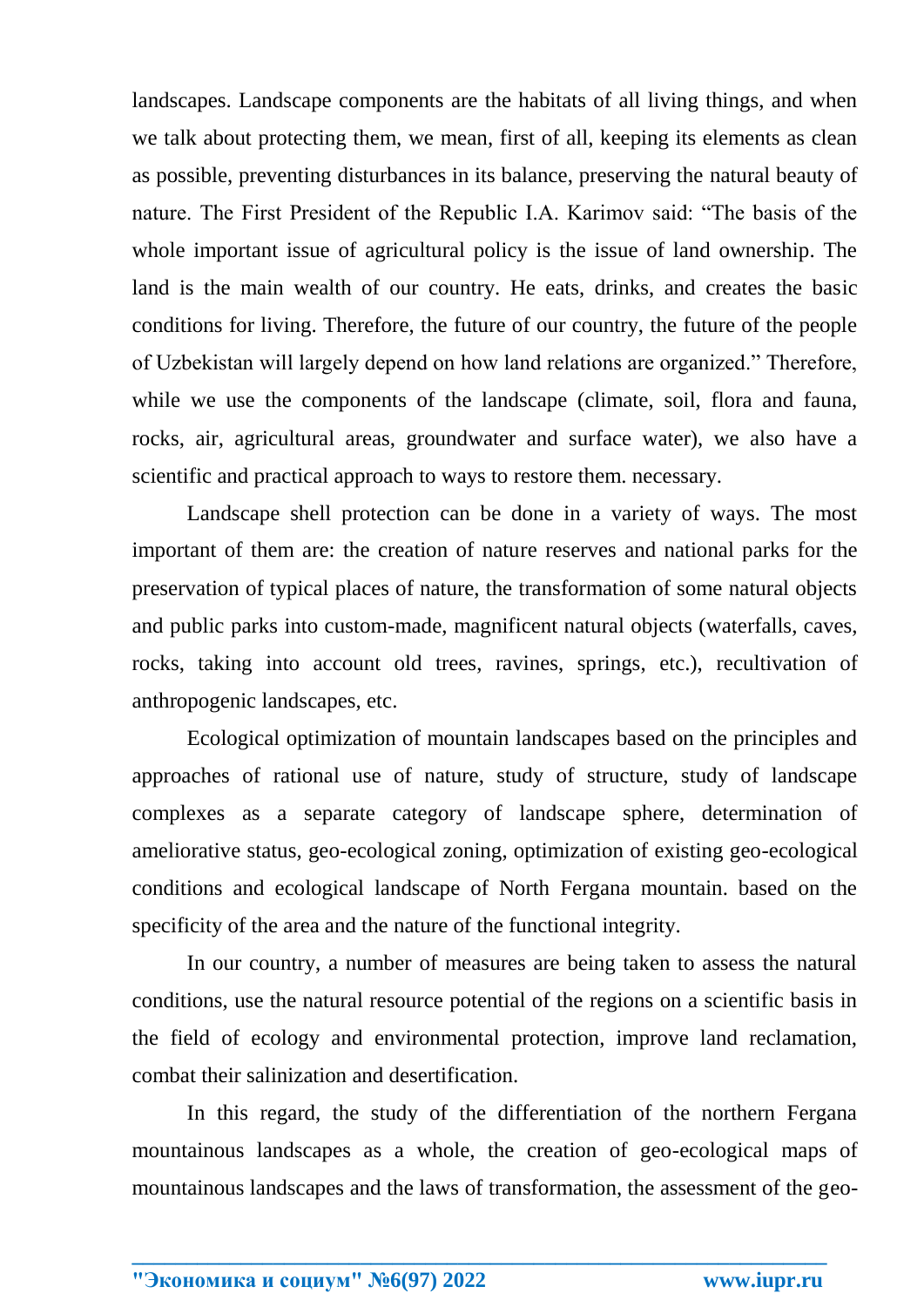ecological situation and the development of measures to optimize the ecological situation through geo-ecological zoning exit work is performed [3].

Many scientific works on the study of geoecological situations in the country are found in the works of foreign and CIS scientists, as well as a number of geographers and geoecologists of our country. Their research focuses on the geoecological situation of the regions, the factors that aggravate the geo-ecological situation, soil, water, air pollution, desertification, ecology and human health, climate change, "anthropogenic burden", a comprehensive and systematic approach to environmental studies. [1].

However, previous studies have shown that the structure, assessment and geo-ecological condition of the foothills of northern Fergana have not been studied or studied separately. This requires issues such as the structure, differentiation, assessment and geo-ecological zoning of mountain landscapes. As a whole, it is necessary to assess the geo-ecological situation of the Northern Fergana mountainous region as a whole, to carry out zoning and develop optimization measures in terms of taking into account the geo-ecological situation.

To do this, the following tasks:

study and analysis of scientific sources, cartographic materials and space images on the formation, differentiation, geo-ecological situation and its assessment of mountain landscapes as a separate geosystem;

study of natural and anthropogenic factors that shape and develop mountain landscapes as a separate structure;

differentiation of mountain landscape complexes and their geo-ecological assessment;

Creation of various scale landscape and geo-ecological, ecological assessment maps of the northern Fergana mountainous region through modern programs and GAT technologies;

Zoning should be based on an assessment of the geo-ecological situation in the foothills of the northern Fergana region, as well as the preparation of scientific